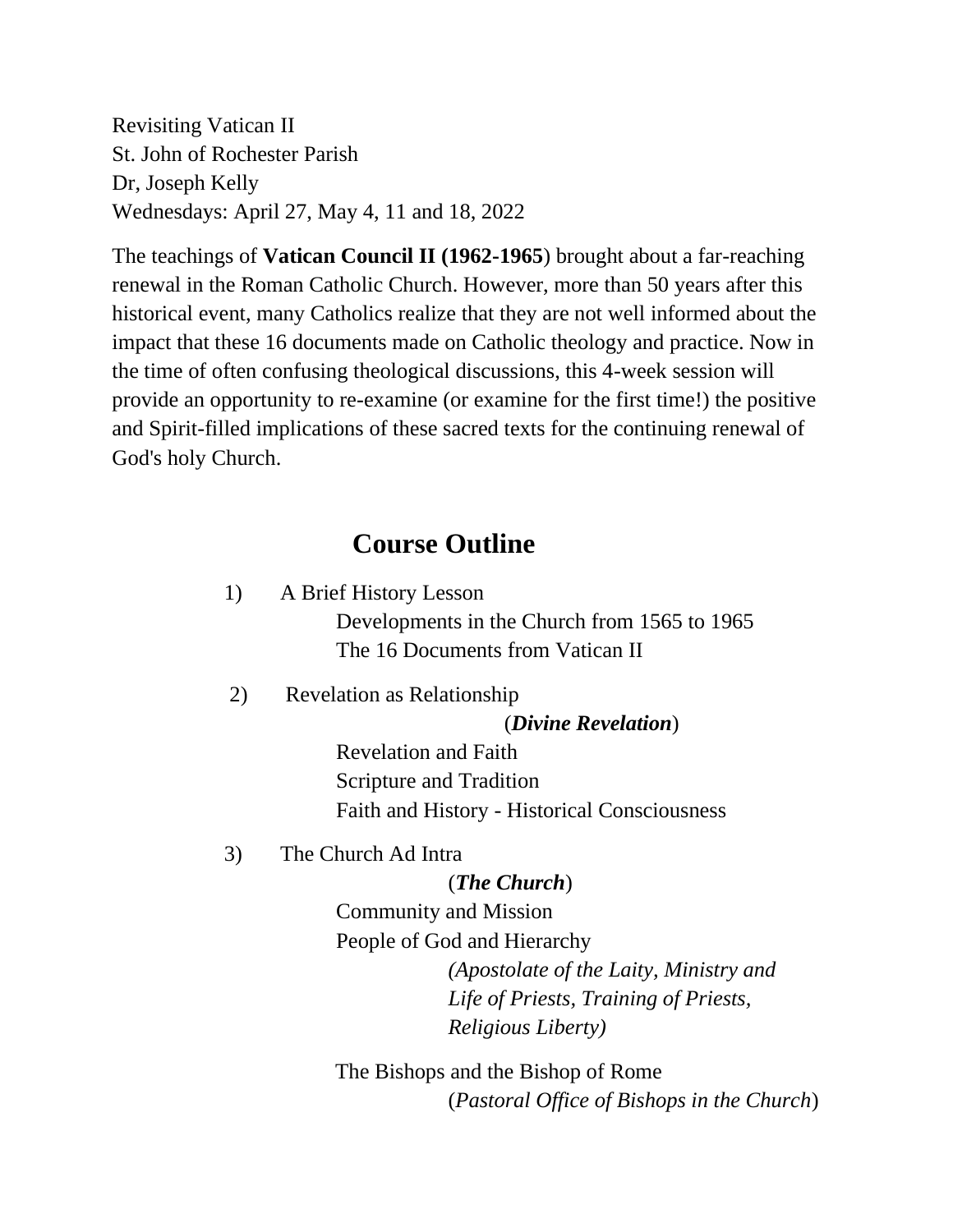Local and Universal Unity and Diversity (*Catholic Eastern Churches)* Magisterium and Theologians

4) The Church Ad Extra

(*Church in the Modern World, Ecumenism, Relation of the Church to Non-Christian Religions, Missionary Activity)*

Catholics and Other Christian Churches Catholics and Other Religious Traditions The Church and the World

 5) The Liturgy (*Sacred Liturgy*) Source and Summit Sacrament and Myster**y**

For a great deal of the material presented in these lectures, I am indebted to

Ormand Rush *The Vision of Vatican II: Its Fundamental Principles*  (Collegeville: Liturgical Press, 2019) (with a fine bibliography)

Austin P. Flannery *Documents of Vatican II*  (Grand Rapids: William B. Eerdmans, 1975)

Jared Wicks, S.J. *Investigating Vatican II*  (Washington, D.C.: Catholic University Press, 2018)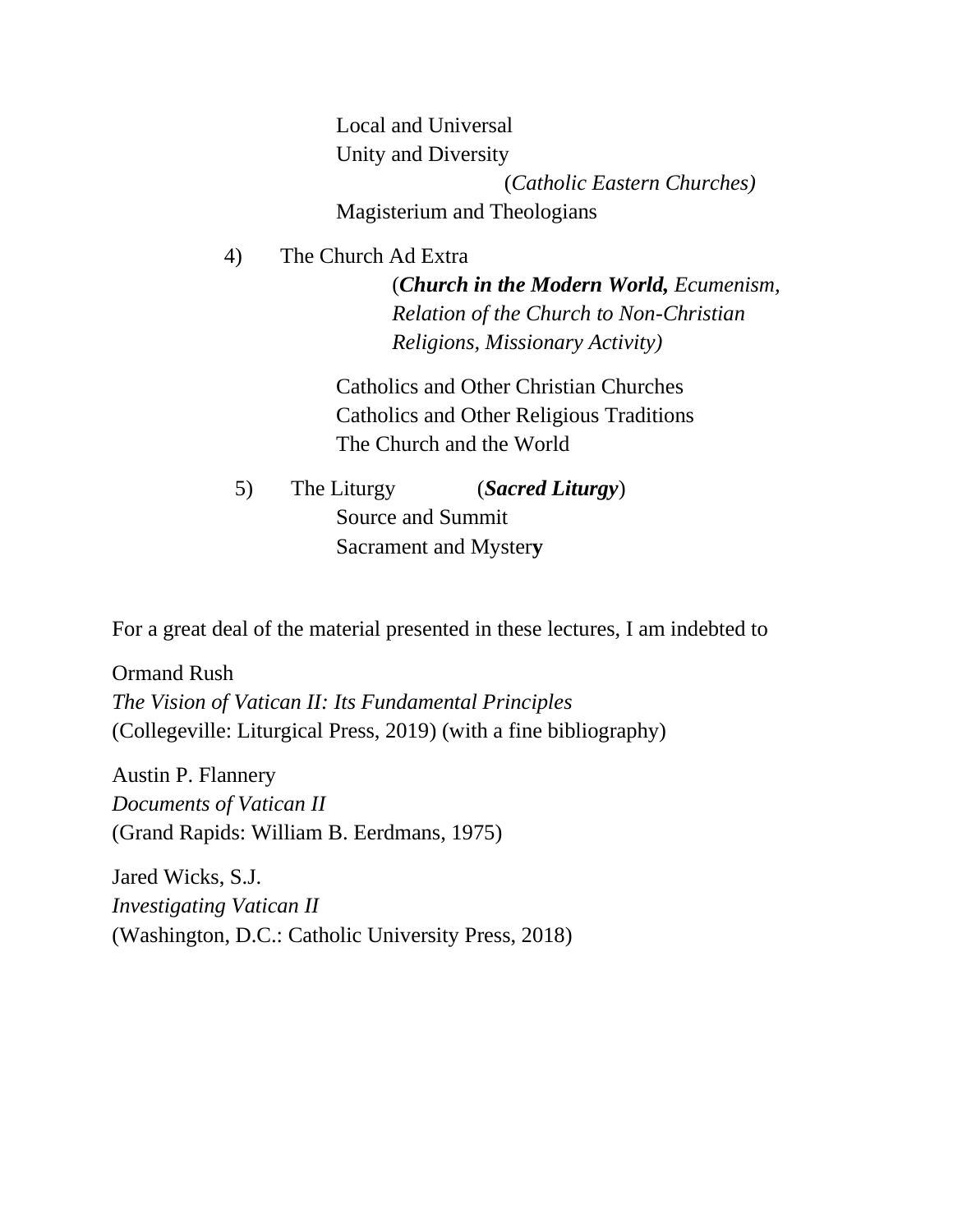#### **Part I - A Brief History Lesson**

# **A) From the Council of Trent to Vatican Council II**

**B) The 16 Documents of Vatican Council II (1962-1965**)

## **The Dogmatic Constitutions**

Constitution On the Sacred Liturgy (*Sacrasanctum Concilium*) - 1963 (2,147/4)

Introduces reforms into the Eucharist and other sacraments; calls for active participation; use of vernacular; shared ministerial functions, communion under both forms; restores catechumenate; calls for noble simplicity; allows diversity.

Dogmatic Constitution on the Church (*Lumen Gentium*) - 1964  $(2,151/5)$ 

Speaks of the Church as the People of God; understands collegiality of the bishops in union with the Bishop of Rome; speaks of "the pilgrim church;" strengthens role of laity, sees Mary in her proper place as Mother of the Church.

Dogmatic Constitution on Divine Revelation (*Dei Verbum*) - 1965 (2,344/6)

Revelation as personal relationship with God, the importance of Scripture in the life of the Church; need to study and interpret the Scriptures within the Church.

# Pastoral Constitution on the Church in the Modern World (*Gaudium et Spes*) -1965 (2,307/75)

New openness to see the Church as being IN the world; dignity of the human person; community of humankind; human activity in the world; relation of Church and world; marriage and family; importance of culture; economic and social life; public policy and the common good; need for peace, not war.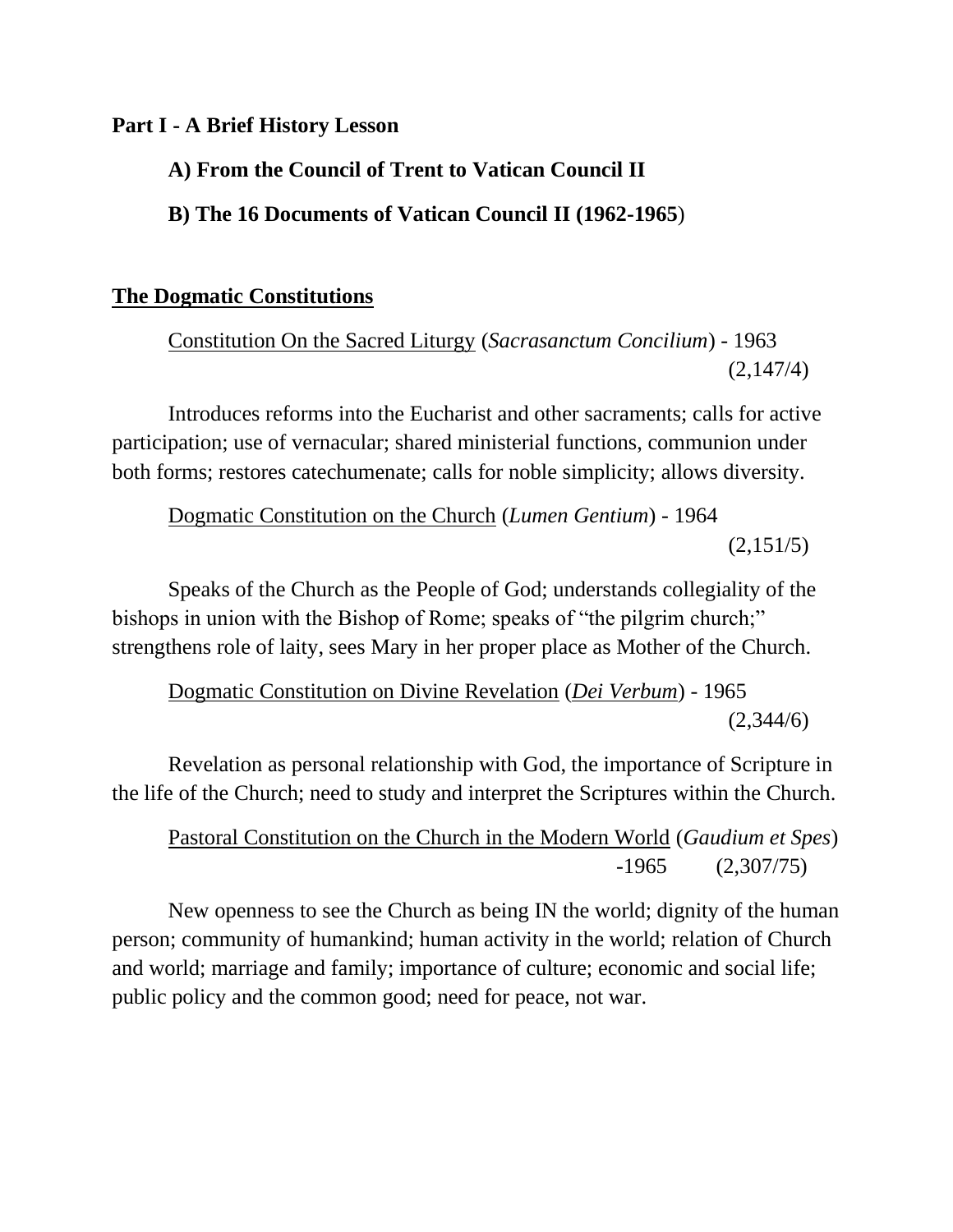#### **The Decrees**

#### On the Means of Social Communication (*Inter Mirifica*) - 1963

Speaks of the need for human community to communicate; use of media; responsibilities of the media

On the Catholic Eastern Churches (*Orientalium Ecclesiarum*) -1964 (2,110/39)

Promotes and defends the diverse rites within the Church; need to preserve spiritual heritage of the East; role of Eastern patriarchs

On Ecumenism (*Unitatis Redintegratio*) - 1964 (2,137/11)

The goal of Christian unity is furthered by renewed dialogue with the non-Catholic churches; speaks of the Spirit of Christ working in these churches; special place of the Eastern Churches.

On the Pastoral Office of Bishops in the Church (*Christus Dominus*) - 1965 (2,319/2)

The role of the Bishops and the Holy See- affirms collegiality; role of the Bishop with his own diocese; relationship of bishop with clergy, religious and laity within his diocese.

On the Renewal of Religious Life (*Perfectae Caritatis*) - 1965 (2,231/4)

Renewal by better understanding of the vows; call for return to original charism; need to simplify dress; need for theological update for all members.

On the Training of Priests (*Optatam Totius*) - 1965 (2,318/3)

Need to foster vocations; renewal of educational curriculum; greater emphasis on spiritual and pastoral training; need for continuing education.

On the Apostolate of the Laity (*Apostolicam Actuositatem*) - 1965 (2,340/2)

Speaks of the vocation of the laity in the work of the Church; recalls the reality of the "priesthood of the faithful"; need for deeper holiness; need for training; speaks of various areas of apostolic work.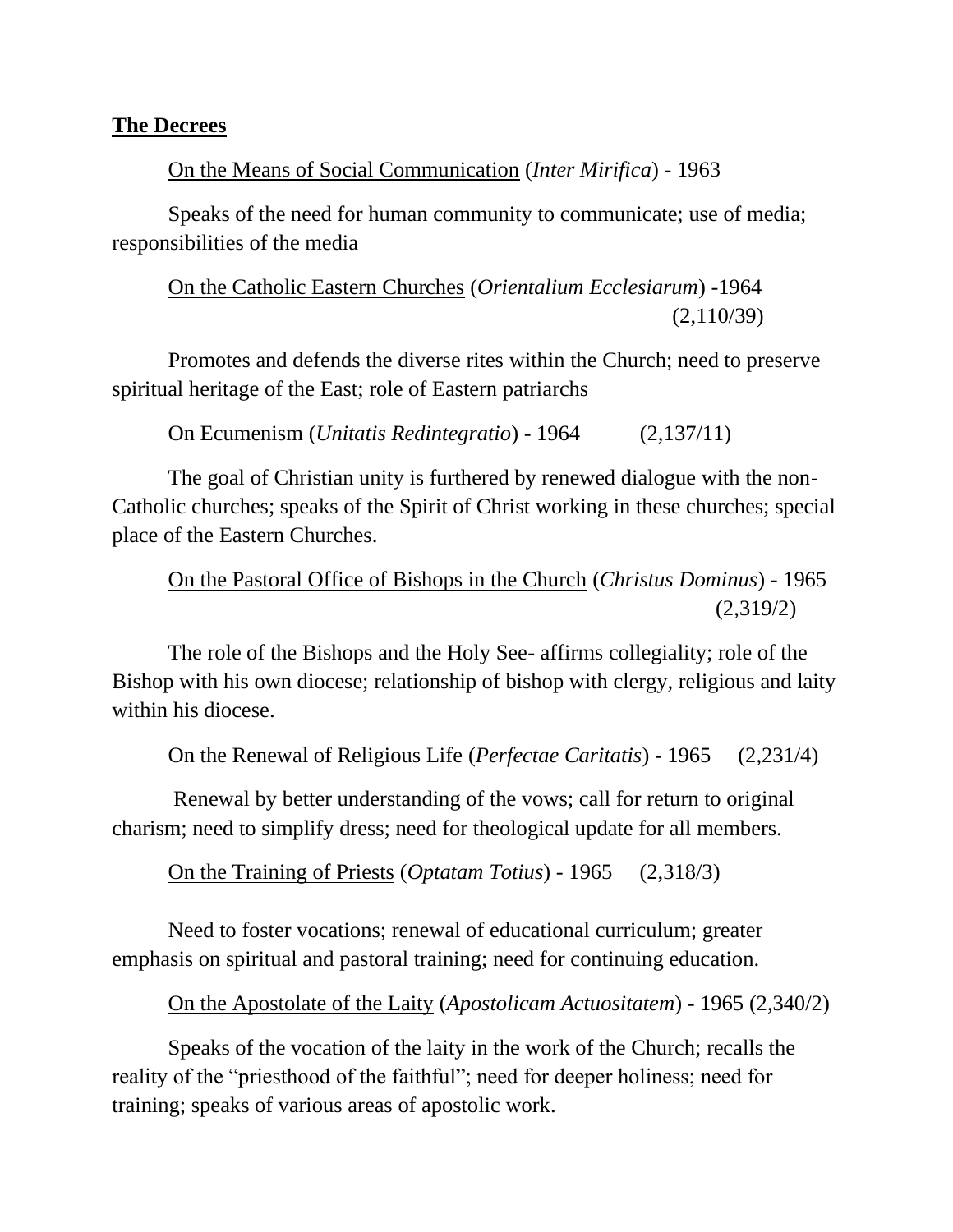On the Church's Missionary Activity (*Ad Gentes*) - 1965 (2,394/5)

The call of the Gospel to preach the Word to all people; appropriate ways of doing this; organizing the ways to do this.

On Ministry and Life of Priests (*Presbyterorum Ordinis*) - 1965 (2,390/4)

The vocation of the priest; the functions of the priest within the Church; the relationship of the priest to other persons in ministry; the call to holiness; the means of helping priests to live out their vocation.

# **The Declarations**

On Christian Education (*Gravissimum Educationis*) - 1965 (2,290/35)

Need for formation in the Christian life at all levels.

On the Relation of the Church to Non-Christian Religions (*Nostra Aetate*) - 1965 (2,221/88

"Church rejects nothing that is true on holy in these religions"; relation with the Muslims (#3) and special relationship with the Jews (#4).

On Religious Liberty (*Dignitatis Humanae*) - 1965 (2,308/70)

Speaks of the "right of the person and the community to social and civic liberty in religious matters;" freedom from coercion; rights of religious communities not to be coerced by civil society; religious liberty in light of revelation.